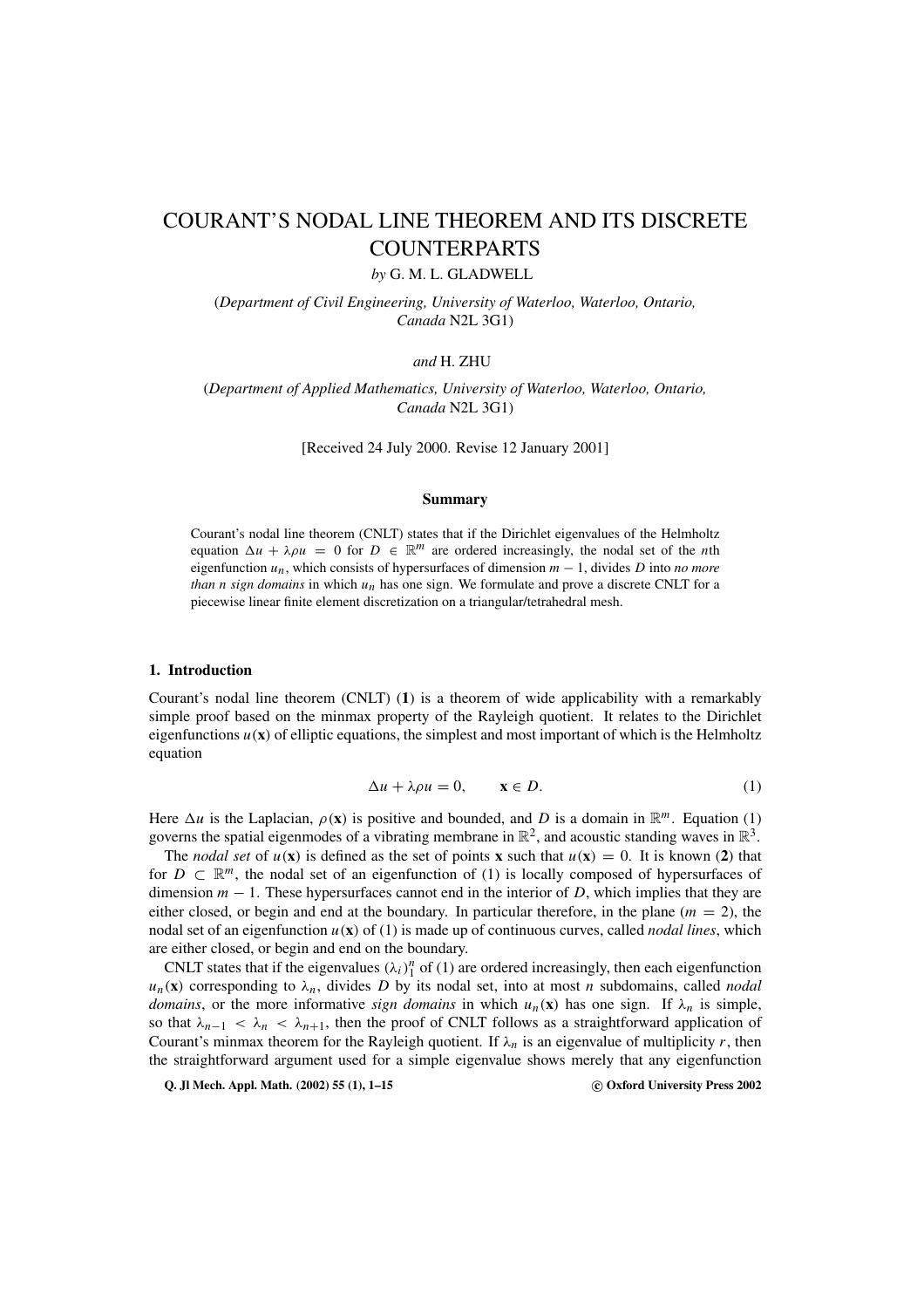## 2 G. M. L. GLADWELL AND H. ZHU

corresponding to  $\lambda_n$  has at most  $n + r - 1$  sign domains. Courant and Hilbert (1) give a complicated refinement of their argument which reduces the number to *n*. Herrmann (**3**) and Pleijel (**4**) give a simpler argument which arrives at the same conclusion; this is repeated here in section 2.

Nowadays it is routine to construct approximate solutions of (1) by using some finite element method (FEM). In the simplest implementation for  $D \subset \mathbb{R}^2$ , *D* is triangulated and *u* is taken to be linear in each triangle; for  $D \subset \mathbb{R}^3$ , *u* is taken to be linear in each tetrahedron. We are not concerned with whether the approximate solution converges to the actual continuous solution. Instead, we study the FEM solution as a phenomenon in its own right. For a triangular (tetrahedral) mesh in  $\mathbb{R}^2$  $(\mathbb{R}^3)$ , it is a piecewise linear field satisfying the boundary condition  $u = 0$  on the piecewise straight (plane) boundary. We ask whether an approximate FEM solution, corresponding to some refined or crude mesh, has any properties analogous to those which the actual solution of (1) possesses. In particular we ask whether FEM solutions satisfy a discrete counterpart of CNLT.

CNLT relates to *signs*, the signs of eigenfunctions. The FEM reduces (1) to a generalized eigenvalue problem of the form

$$
(\mathbf{K} - \lambda \mathbf{M})\mathbf{u} = \mathbf{0}.\tag{2}
$$

The matrices **K**, **M** are the *stiffness* and *mass matrices* respectively; they are both symmetric and positive definite. For a triangular mesh in  $\mathbb{R}^2$  or a tetrahedral mesh in  $\mathbb{R}^3$ , it is easy to show that **M** is non-negative, that is,  $m_{ij} \ge 0$  for all *i*,  $j = 1, ..., n$ ; its diagonal entries are positive, and the off-diagonal entry  $m_{ij}$  is positive if and only if the line connecting vertices  $P_i$  and  $P_j$  is an edge of the mesh; we write this as  $P_i \sim P_j$ . Since **K** is positive-definite, its diagonal entries  $k_{ii}$  are positive; the signs of its non-zero off-diagonal entries depend on characteristics of the mesh. In the simplest case, a triangular mesh in  $\mathbb{R}^2$ , the non-zero entries are non-positive if (but not only if) all the triangles are acute-angled. If some triangles are obtuse then some off-diagonal entries might be positive. There are similar results for tetrahedral meshes in  $\mathbb{R}^3$ .

To formulate a discrete counterpart of CNLT for FEM solutions we need to construct analogues of the domains which appear in the continuous case. The analogues are expressed by introducing the concept of a *sign graph*. We show that the eigenvectors obey a discrete counterpart of CNLT. As with the continuous version, the theorem is easily proved for distinct eigenvalues; multiple eigenvalues require delicate treatment.

It is easy to construct counterexamples of meshes with some *obtuse* angled triangles for which the discrete CNLT fails, and others for which it holds.

## **2. Courant's nodal line theorem**

We recall a statement and proof of two versions of CNLT so that we can indicate later how the continuous and discrete results differ from each other. We express the problem in variational form. Define

$$
(u, v)_D = \int_D \nabla u \cdot \nabla v \, d\mathbf{x}, \quad \langle u, v \rangle_D = \int_D \rho u v \, d\mathbf{x}.
$$
 (3)

It is well known that (1) has infinitely many positive eigenvalues

$$
0 < \lambda_1 \leqslant \lambda_2 \leqslant \lambda_3 \leqslant \cdots \tag{4}
$$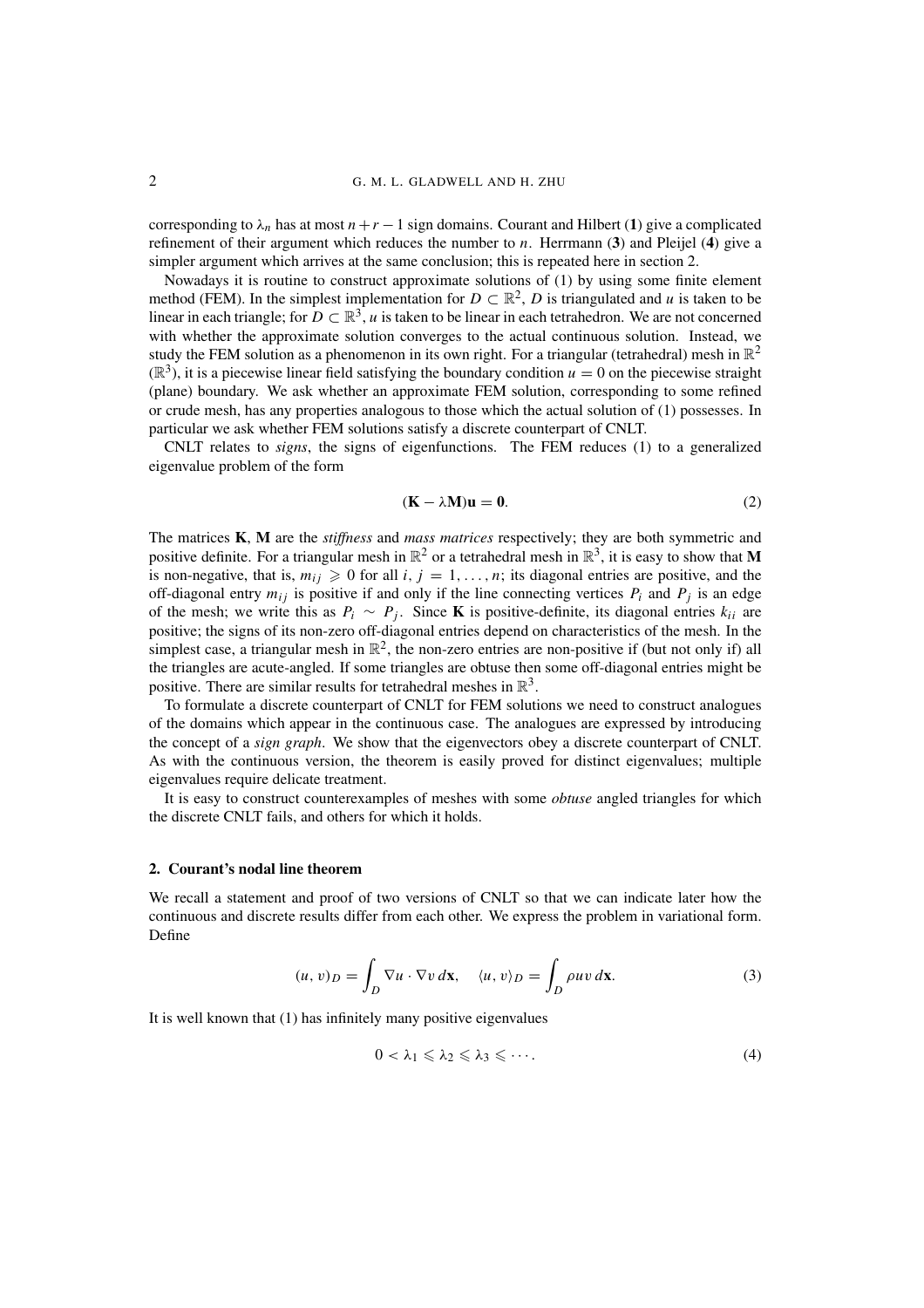The corresponding eigenfunctions  $\{u_i\}_{1}^{\infty}$ , where the  $u_i$  are orthonormal, form a complete set of  $L^2(D)$ . We say that  $u \in H_0^1(D)$  is a weak solution of (1) if

$$
-(u, v)_D + \lambda \langle u, v \rangle_D = 0 \tag{5}
$$

for all  $v \in H_0^1(D)$ . The fundamental theorem for the Rayleigh quotient

$$
\lambda_R \equiv \frac{(u, u)_D}{\langle u, u \rangle_D} \ge \lambda_n \tag{6}
$$

is that if  $\langle u, u_i \rangle_D = 0$ ,  $i = 1, 2, ..., n-1$ , then  $\lambda_R \ge \lambda_n$ , with equality if and only if  $u(\mathbf{x}) = u_n(\mathbf{x})$ .

THEOREM 1 (Courant–Hilbert). Suppose the eigenvalues  $\lambda_i$  of (1) are ordered increasingly, as *in* (4)*, and*  $u_n(\mathbf{x})$  *is an eigenfunction corresponding to*  $\lambda_n$ *. If*  $\lambda_n$  *has multiplicity*  $r \geq 1$ *, so that* 

$$
\lambda_{n-1} < \lambda_n = \lambda_{n+1} = \dots = \lambda_{n+r-1} < \lambda_{n+r},\tag{7}
$$

 $u_n(\mathbf{x})$  *has at most n* + *r* − 1 *sign domains.* 

*Proof.* Suppose  $u_n(\mathbf{x})$  has *m* sign domains  $D_i$  such that  $\bigcup_{i=1}^m D_i = D$ . Define

$$
w_i(\mathbf{x}) = \begin{cases} \beta_i u_n(\mathbf{x}), & \mathbf{x} \in D_i, \\ 0, & \text{otherwise,} \end{cases}
$$
 (8)

and take

$$
v(\mathbf{x}) = \sum_{i=1}^{m} c_i w_i(\mathbf{x}), \quad \sum_{i=1}^{m} c_i^2 = 1.
$$
 (9)

Since the  $D_i$  are disjoint,  $(w_i(\mathbf{x}))_1^m$  are orthogonal. Scale the  $w_i$ , that is, choose the  $\beta_i$ , so that  $\langle w_i, w_i \rangle_{D_i} = 1$ , then

$$
\langle v, v \rangle = \sum_{i=1}^{m} c_i^2 \langle w_i, w_i \rangle_{D_i} = \sum_{i=1}^{m} c_i^2 = 1.
$$

Since  $w_i(\mathbf{x})$  satisfies (5) with  $\lambda = \lambda_n$  in  $D_i$ , and  $w_i(\mathbf{x}) = 0$  on  $\partial D_i$ ,

$$
(v, v) = \sum_{i=1}^{m} c_i^2 (w_i, w_i)_{D_i} = \sum_{i=1}^{m} c_i^2 \lambda_n \langle w_i, w_i \rangle_{D_i} = \lambda_n.
$$

Thus  $\lambda_R = \lambda_n$ . But we may choose  $(c_i)_1^m$  so that  $\langle v, u_i \rangle = 0$ ,  $i = 1, 2, ..., m - 1$ , and hence, for that choice,  $\lambda_R \ge \lambda_m$ . Thus  $\lambda_m \le \lambda_n$ . Since  $\lambda_n < \lambda_{n+r}$ , we have  $\lambda_m < \lambda_{n+r}$  so that  $m < n+r$ ;  $m \leq n + r - 1.$ 

Note that this proof does not require that *D* be connected. To reduce the upper bound on *m* from  $n + r - 1$  to *n*, we need the unique continuation theorem (5): *If any solution*  $u \in H_0^1(D)$  *of* (1) *vanishes on a non-empty open subset of a connected domain D, then*  $u \equiv 0$  *in D.* We can then conclude as follows.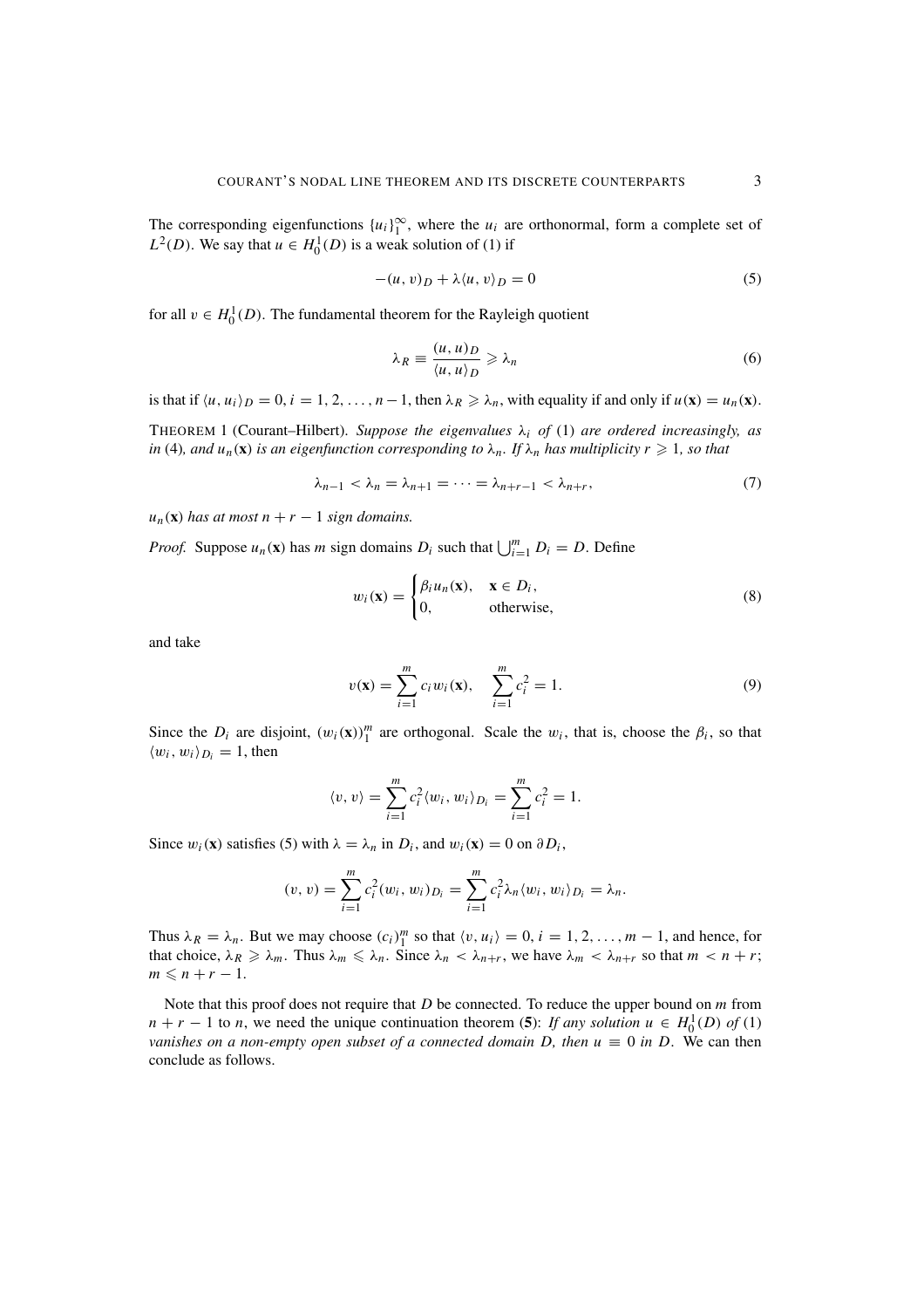THEOREM 2 (Herrmann–Pleijel). *Suppose D is connected, the eigenvalues are ordered increasingly,*  $0 < \lambda_1 < \lambda_2 \leq \cdots$ , and  $u_n(\mathbf{x})$  *is an eigenfunction corresponding to*  $\lambda_n$ *; then*  $u_n(\mathbf{x})$  *has at most n sign domains.* (*Recall that when D is connected,*  $\lambda_1$  *is simple:*  $0 < \lambda_1 < \lambda_2$  (6)).

*Proof.* Suppose  $u_n(x)$  has  $m > n$  sign domains. Define the  $w_i(x)$  as before, and define  $v(x)$  by (9) with  $c_{n+1} = 0 = \cdots = c_m$ , so that  $v(\mathbf{x}) \equiv 0$  on  $D_{n+1}, \ldots, D_m$ . Again we have  $\lambda_R = \lambda_n$ , and we may choose  $(c_i)_1^n$  so that  $\langle v, u_i \rangle = 0$ ,  $i = 1, 2, ..., n - 1$ . Thus  $v(\mathbf{x}) \in H_0^1(D)$  is an eigenfunction of (1), but it is identically zero on  $D_{n+1}$  and hence, by the unique continuation theorem, it is identically zero on *D*. This contradiction implies  $m \le n$ .

COROLLARY 1 (Courant–Hilbert). *Theorem* 2 *holds even if D is not connected.*

*Proof.* Suppose *D* consists of *p* connected domains  $(D_k)_1^p$ . Label the eigenvalues  $\lambda_i^{(k)}$  of each  $D_k$  increasingly and suppose the corresponding eigenfunctions are  $u_i^{(k)}(\mathbf{x})$ . Now assemble the eigenvalue sequences  $\{\lambda_i^{(k)}\}, k = 1, 2, ..., p; i = 1, 2, ...$  into one non-decreasing sequence  $\{\lambda_j\}$ to give the eigenvalues of *D*. The corresponding eigenfunctions of *D* are

$$
u_j(\mathbf{x}) = \begin{cases} u_i^{(k)}(\mathbf{x}) & \text{on } D_k, \\ 0 & \text{elsewhere.} \end{cases}
$$

The ordinal number *j* of a given  $\lambda_i^{(k)}$  in this sequence will satisfy  $j \geq i$ . Theorem 2 for  $D_k$  states that  $u_i^{(k)}(\mathbf{x})$  has no more than *i* sign domains on  $D_k$ , so that  $u_j(\mathbf{x})$  will have no more than *j* sign domains on  $D_k$ , and it will be zero elsewhere.

## **3. Sign characteristics of the element matrices**

The sign characteristics of the FEM eigenvectors depend on those of the element stiffness and mass matrices, which we now study.

With the notation of (3), the variational statement for the Rayleigh quotient is

$$
\lambda_i = \min_{\substack{\langle u, u_j \rangle = 0 \\ j = 1, 2, ..., i - 1}} \frac{(u, u)}{\langle u, u \rangle} = \frac{(u_i, u_i)}{\langle u_i, u_i \rangle}.
$$
\n(10)

This leads to the matrix eigenvalue equation (2) where, following the usual FEM procedure,

$$
\int_{D} (\nabla u)^2 d\mathbf{x} \simeq \mathbf{u}^T \mathbf{K} \mathbf{u}, \quad \int_{D} \rho u^2 d\mathbf{x} \simeq \mathbf{u}^T \mathbf{M} \mathbf{u};
$$
\n(11)

the symbol  $\leq$  indicates that, in applying the FEM we replace the (curved) boundary of *D* by an appropriate piecewise-linear boundary; the discrete solution satisfies *u* = 0 on this piecewise-linear boundary.

The global matrices **K**, **M** are obtained by assembling the element matrices  $\mathbf{K}_e$ ,  $\mathbf{M}_e$ . It may be shown (7) that for a triangular element in  $\mathbb{R}^2$ , all the elements in  $\mathbf{M}_e$  are strictly positive, that is,  $M_e > 0$ . If the triangle is acute, then all the off-diagonal terms in  $K_e$  are negative:  $K_e$  has the sign pattern

$$
\mathbf{K}_e = \begin{bmatrix} + & - & - \\ - & + & - \\ - & - & + \end{bmatrix}.
$$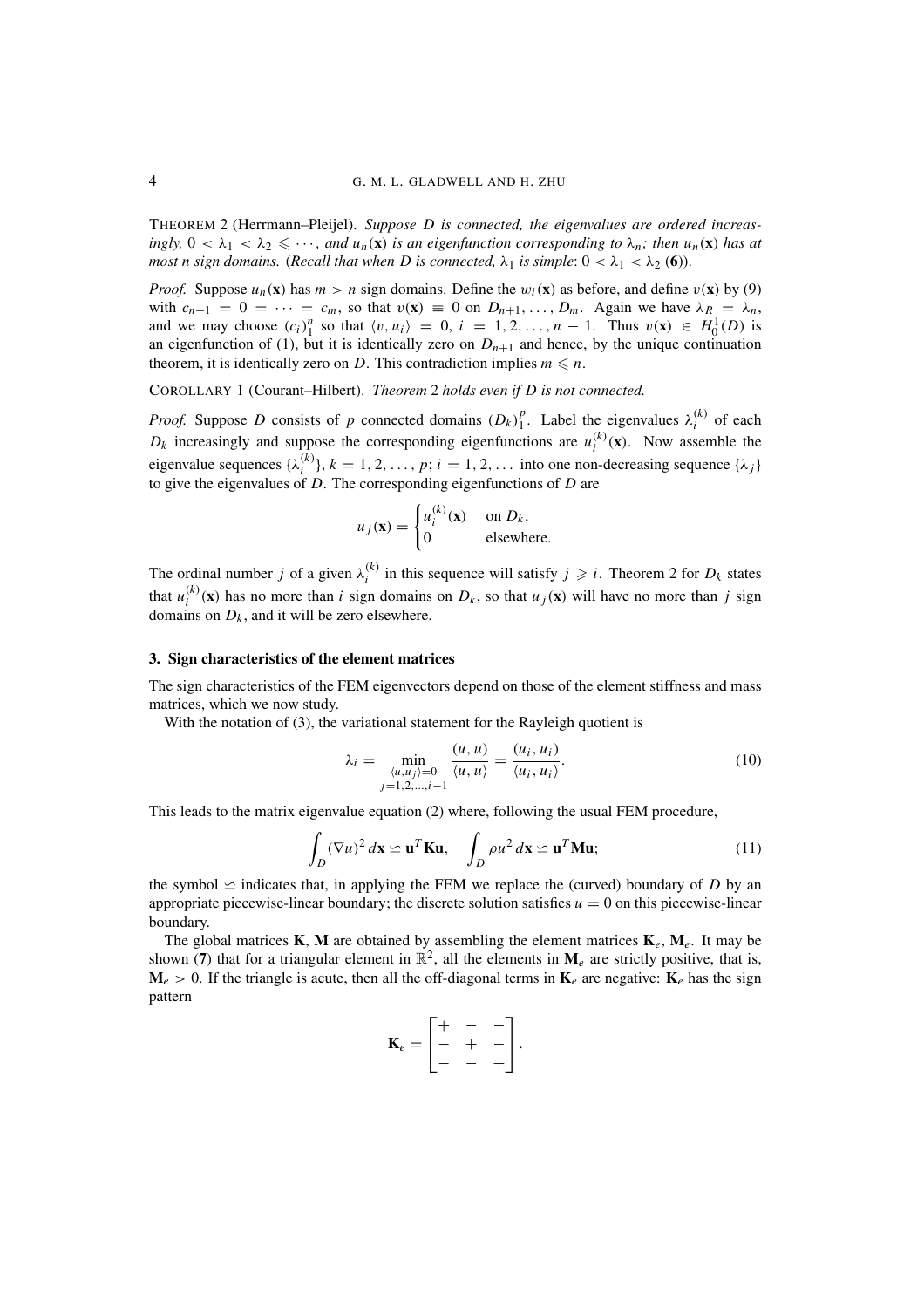Although, as we have already stated, we are not primarily interested in the *accuracy* of the FEM solutions, we note that, for accuracy, meshes are judged according to their *ratio of mesh quality*. For a triangular mesh, this ratio is optimum for an equilateral triangle and worsens as a triangle becomes obtuse.

For a tetrahedral element with linear interpolation,  $\mathbf{M}_e$  will be positive, while  $\mathbf{K}_e$  will have the sign pattern

$$
\mathbf{K}_e = \begin{bmatrix} + & - & - & - \\ - & + & - & - \\ - & - & + & - \\ - & - & - & + \end{bmatrix}
$$

provided that the angles between the outward drawn normals to the faces are all *obtuse*.

We conclude that if the finite element mesh is made up of elements satisfying the stated constraints then the mesh is an undirected graph  $G$  on the *N* vertices  $P_i$ , with the following properties, referred to as Conditions 1 to 3:

- 1. **K** is symmetric, positive semi-definite with non-positive off-diagonal terms;  $k_{ij}$  < 0 if and only if vertices  $P_i$ ,  $P_j$  are the ends of an edge; in this case we say vertices  $P_i$ ,  $P_j$  are *adjacent*, and write as  $P_i \sim P_j$ ;
- 2. **M** is symmetric, positive definite, with non-negative off-diagonal terms; *and* **M** has the same pattern of zeros as **K**, that is, if  $i \neq j$ , then  $m_{ij} > 0$  if and only if  $k_{ij} < 0$ ;
- 3. For an FEM mesh on a *connected* domain *D*, the mesh forms a *connected graph* G. It is known (**8**) that the matrices **K** and **M** are then *irreducible*.

## **4. Properties of FEM eigenvectors**

As we noted in section 2, one of the mainstays of theory related to (1) is the unique continuation theorem (5): if an eigenfunction  $u(\mathbf{x})$  is zero in a finite region of a connected domain *D*, then it is identically zero. There does not appear to be a straightforward analogue of this result for FEM eigenvectors: an eigenvector can be zero in one or more complete elements without being identically zero, as the example in Fig. 1 shows.

There are, however, some simple properties of eigenvectors. To obtain these we first note that vertices of an FEM mesh are of three kinds: *boundary* vertices, where  $u \equiv 0$  because of the boundary conditions; vertices adjacent to boundary vertices, which we call *near-boundary* vertices; the remainder, which we term *interior* vertices.

THEOREM 3. *Under Conditions* 1 *and* 2 *a nodal vertex of an eigenvector which is not a boundary vertex cannot be isolated.*

*Proof.* If  $u_i = 0$ , the *i*th line of (2) is

$$
\sum (k_{ij} - \lambda m_{ij}) u_j = 0, \qquad (12)
$$

where the sum is over those  $j \neq i$  for which  $P_i \sim P_j$ ; for those  $j, k_{ij} - \lambda m_{ij} < 0$ . If  $u_j \geq 0 \leq 0$ for all such *j*, with one inequality strict, then the left-hand side of (12) is strictly negative (positive), which is a contradiction.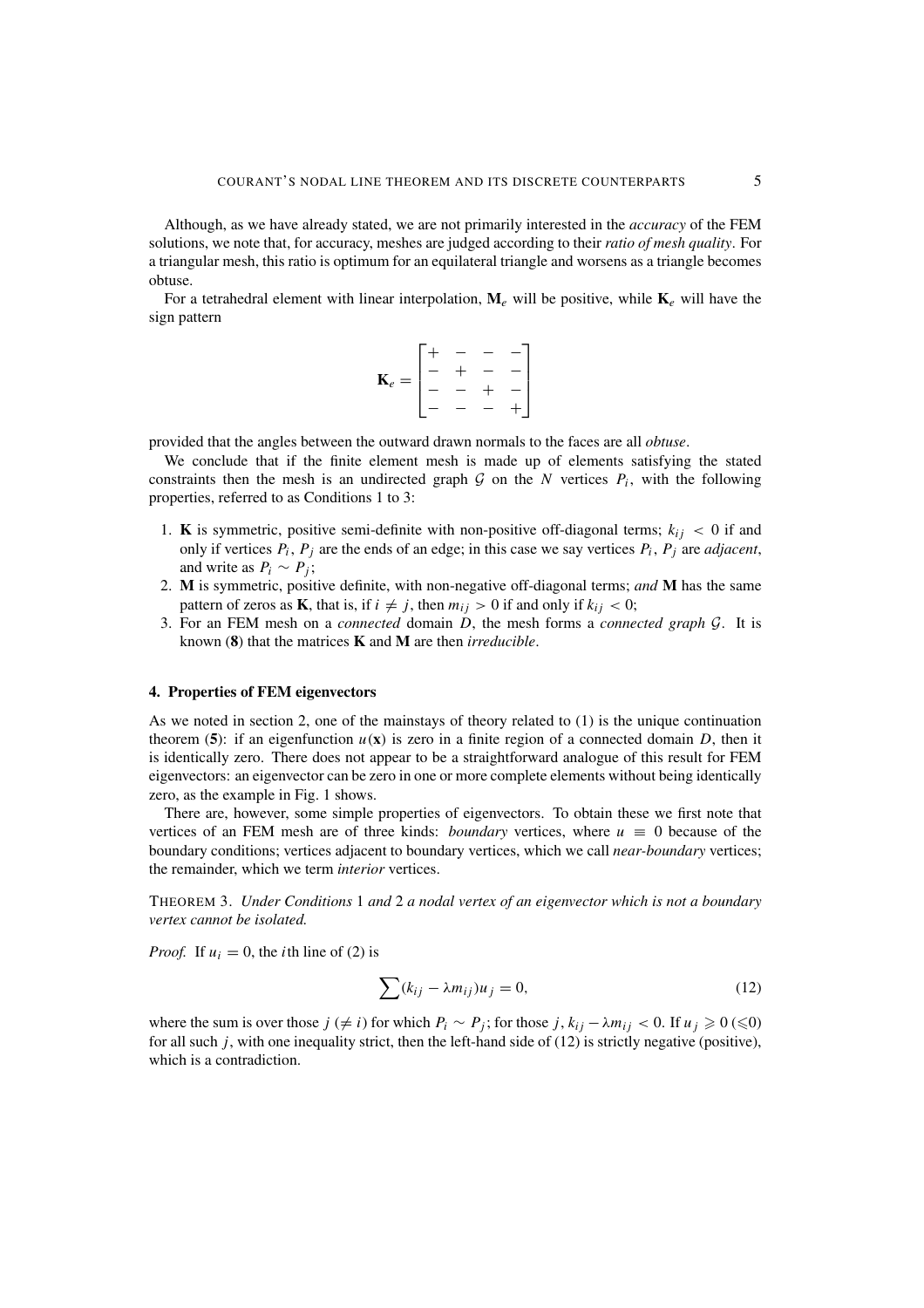

Fig. 1 An eigenvector can have zero (shaded) polygons

This implies that each vertex in a nodal set must *either* have both positive and negative neighbours, *or* all nodal neighbours: a nodal set separates positive and negative vertex sets.

There is an important *maximum principle* for (1): a solution  $u(\mathbf{x})$  cannot have an interior positive minimum or an interior negative maximum (**9**). The discrete counterpart is given next.

## THEOREM 4. *An eigenvector of* (2) *cannot have a positive minimum or a negative maximum at an interior vertex.*

*Proof.* Because of the way it is defined, by (11), the stiffness matrix  $\mathbf{K}_e$  of an interior element admits a rigid body mode:  $\mathbf{K}_e\{1, 1, 1\} = \mathbf{0}$ . If  $P_i$  is an interior vertex, all the elements to which  $P_i$ belongs are interior elements. This means that after assembling the  $\mathbf{K}_e$  to form  $\mathbf{K}$  we may deduce that, if  $P_i$  is an interior vertex, then  $\sum_j k_{ij} = 0$ . The *i*th line of (2) is

$$
0 = \sum_{j} k_{ij} u_j - \lambda \sum_{j} m_{ij} u_j
$$
  
= 
$$
\sum_{j} k_{ij} (u_j - u_i) + \left(\sum_{j} k_{ij}\right) u_i - \lambda \sum_{j} m_{ij} u_j.
$$
 (13)

Suppose that there is a local positive minimum at an interior vertex  $P_i$ , so that  $u_i \geq 0$  and  $u_j - u_i \geq 0$ , and either the first inequality is strict, or the second inequality is strict for at least one *j* such that  $P_j \sim P_i$ . The second sum in (13) is zero, while the other two are both non-positive, with at least one being *negative*. This is impossible.

In order to formulate the FEM counterpart of CNLT we must define an FEM replacement for the *sign domains* of the continuous theorem. For simplicity consider the (acute-angled) triangular mesh over a domain  $D \subset \mathbb{R}^2$  with  $u = 0$  on the piecewise straight boundary  $\partial D$ . There are two distinct ways of looking at the piecewise linear function *u* obtained from an eigenvector of (2): by looking at the values  $u_i$ , and particularly the signs of  $u_i$ , at the vertices  $P_i$  of the FEM mesh; by looking at the subregions with piecewise straight boundaries on which the linearly interpolated  $u(x, y)$  has one sign, either loosely  $u(x, y) \geqslant (\leqslant) 0$  or strictly  $u(x, y) > (\leqslant) 0$ .

Consider the first way. The FEM mesh defines a graph  $G$  with  $N$  vertices  $P_i$ . An FEM vector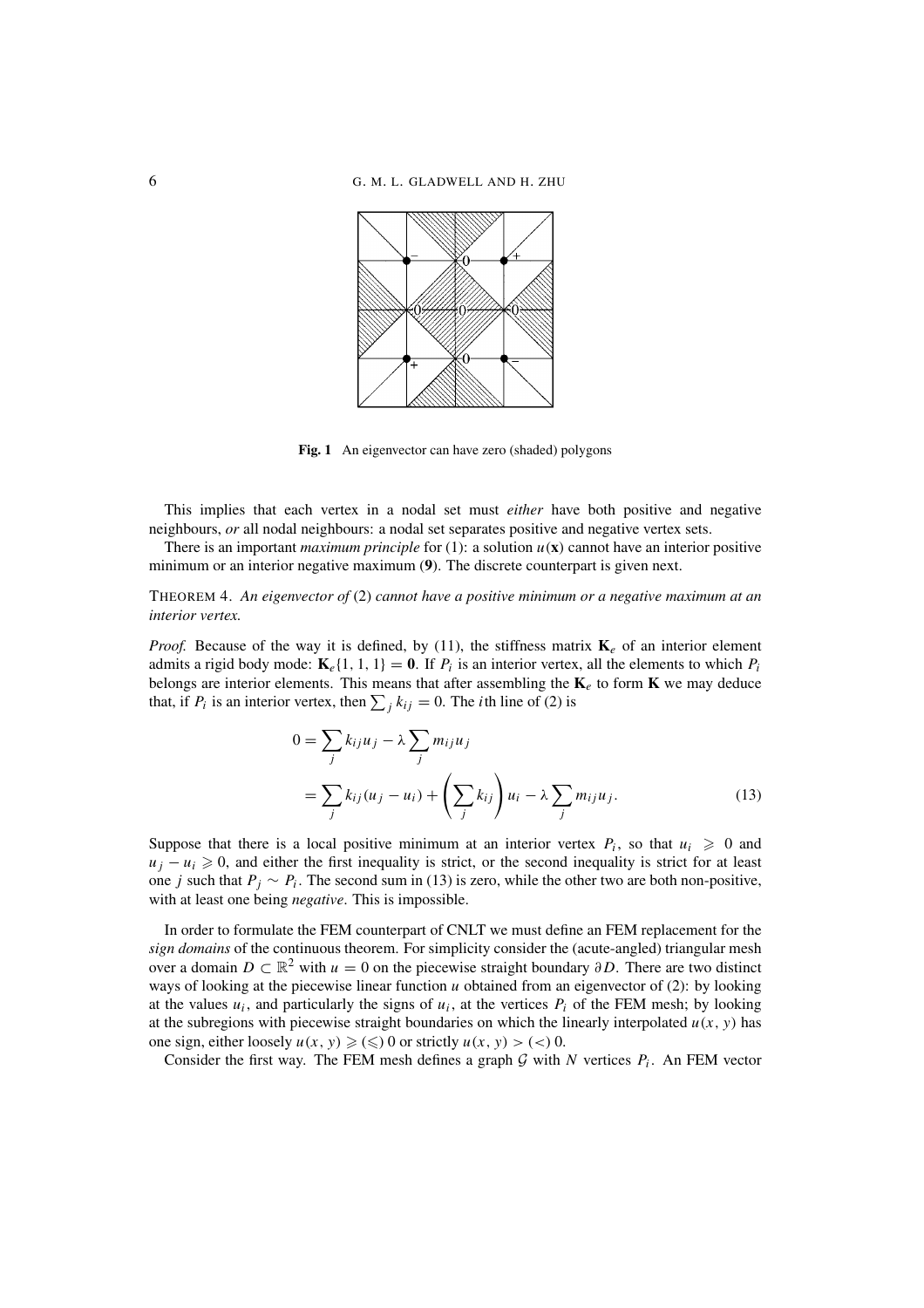

**Fig. 2** Positive, negative and zero sign graphs

**u** ∈  $\mathbb{R}^N$  associates a value  $u_i$ , and in particular a sign +, –, or 0, to each vertex  $P_i \in \mathcal{G}$  (Fig. 2). We may connect the positive vertices by edges to form *maximal connected subgraphs* of G, called *positive sign graphs*, denoted by *S*. We may do the same with the negative vertices. In this way we partition  $G$  into disjoint positive and negative sign graphs, and zero vertices. We use the notation SG(**u**) to denote the number of sign graphs of **u**. Two sign graphs *S*1, *S*<sup>2</sup> are said to be *adjacent* if there are vertices  $P_1 \in S_1$ ,  $P_2 \in S_2$  such that  $P_1 \sim P_2$ . We need the following simple but important property.

## LEMMA 1. *If two different sign graphs are adjacent they have opposite signs.*

*Proof.* If they had the same sign then neither would be maximal.

Now consider the second way: looking at the sign of the piecewise linear 'eigenfunction' interpolated from the vertex values  $u_i$  (of an eigenvector  $u$ ). The domain  $D$  may be divided into subdomains  $D_i$  in each of which  $u$  is positive, negative or identically zero, and on the boundaries of which,  $u = 0$ . Each of these subdomains will be polygonal in  $\mathbb{R}^2$  (polyhedral in  $\mathbb{R}^3$ ). In particular the *nodal places* of  $u$  in  $\mathbb{R}^2$  will be piecewise straight lines, either closed or beginning and ending on the boundary, or nodal polygons. In  $\mathbb{R}^3$  they are piecewise plane surfaces which are either closed or begin and end on the boundary, or polyhedra.

For triangular or tetrahedral meshes satisfying Conditions 1 and 2, there is a clear correspondence between the sign graphs on the one hand and the sign domains on the other. Inside each positive, negative or zero sign domain there is respectively just one positive, negative or zero sign graph. This means that we can count the sign domains by counting sign graphs. In the remainder of the paper we consider only sign *graphs*.

We note, however, that the rectangular FEM which is sometimes used in  $\mathbb{R}^2$  does not have such simple properties. Inside a rectangle,  $u(x, y)$  has a bilinear interpolation

$$
u(x, y) = p + qx + ry + sxy.
$$

Now all four vertices of the rectangle are neighbours of each other, in the sense that all the offdiagonal elements in the element matrices are non-zero. This is why we show the vertices of the rectangle joined by the diagonals as well as by the sides. (But the intersection of the diagonals is not a vertex of the graph.) It may be shown that the element mass matrix is strictly positive, and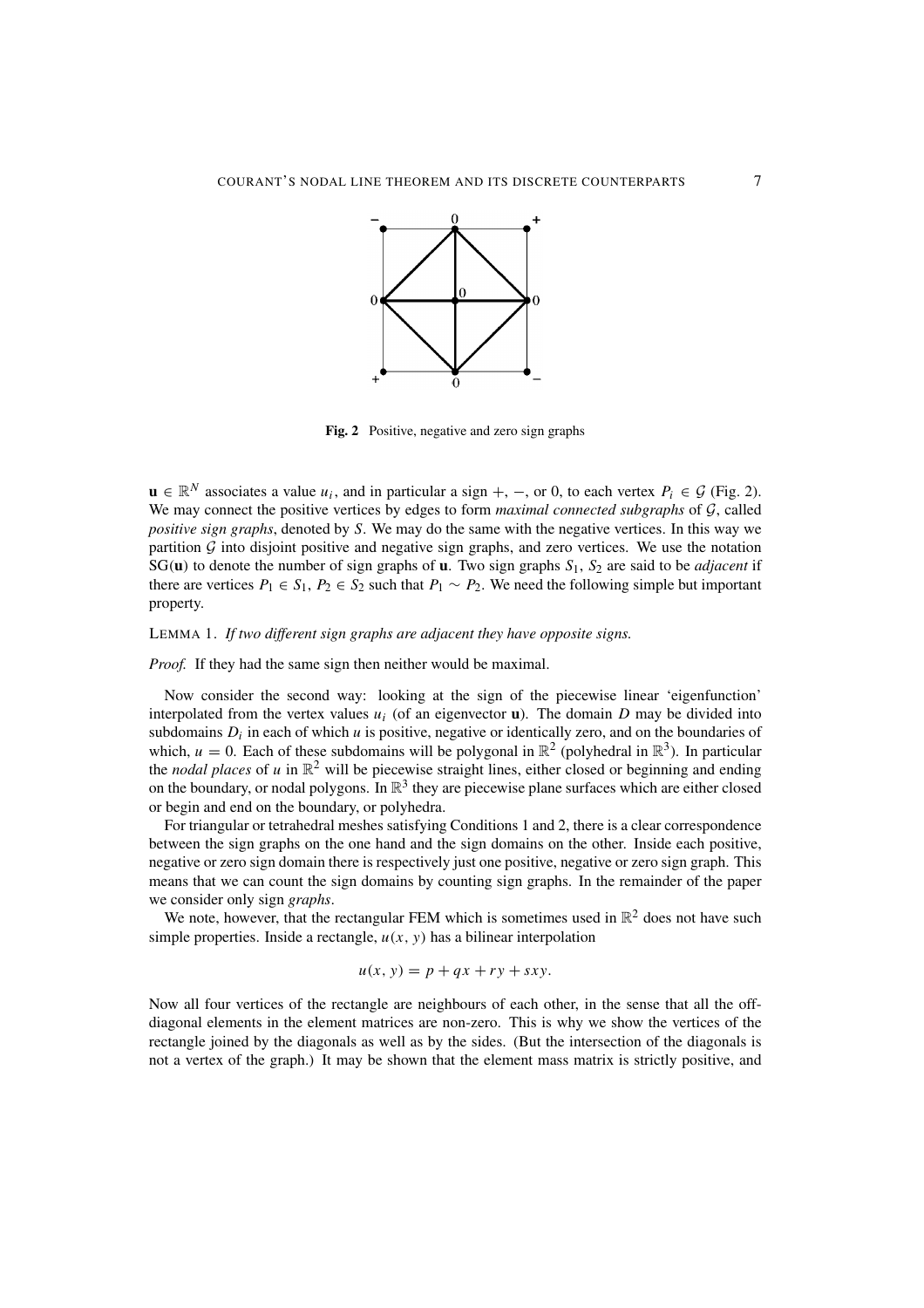

**Fig. 3** *A* and *B* have the same sign, are adjacent, but are situated in different sign domains

that the off-diagonal elements of the element stiffness matrix  $\mathbf{K}_e$  are strictly negative if and only if that the off-diagonal elements of the element stiffness matrix  $\mathbf{k}_e$  are strictly negative if and only if<br>the sides *a*, *b* of the rectangle satisfy  $1/\sqrt{2} < a/b < \sqrt{2}$ . There is a similar result for a rectangular box mesh in  $\mathbb{R}^3$ . Thus, under these conditions, the matrices **K**, **M** for the whole mesh will satisfy Conditions 1 and 2. This means that we can apply the analysis given below to the sign *graphs* of a rectangular mesh. However, for a rectangular mesh there is no longer a one-to-one correspondence between sign *graphs* and sign *domains*. The example in Fig. 3 shows a mesh made up of nine square elements. The vertices *A* and *B* are adjacent and have the same sign, so that they belong to the same sign *graph*. However, because nodal lines in an element are now hyperbolic, not straight, *A* and *B* lie in different sign *domains*; there is an intervening negative sign domain between them.

## **5. A discrete CNLT**

We now state and prove a discrete version of CNLT, for a triangular or tetrahedral mesh.

THEOREM 5. *Suppose Conditions* 1 *and* 2 *are satisfied. If the eigenvalues are labelled increasingly, as in* (4)*, and*  $\lambda_n$  *has multiplicity r, as in* (7)*, then*  $SG(u_n) \leq n + r - 1$ *.* 

We need a preliminary result. Suppose  $\mathbf{u} \in \mathbb{R}^{N \times 1}$ , an arbitrary vector, has *m* sign graphs  $(S_k)_1^m$ , where  $m \leq N$ . Label the vertices so that the vertex index *i* runs through the sign graphs  $S_1, S_2, \ldots$ , *Sm*, and then through any zero vertices. Thus partition **u** in the form

$$
\mathbf{u}^T = \{\mathbf{v}_1^T, \mathbf{v}_2^T, \dots, \mathbf{v}_m^T, \mathbf{0}\}.
$$
 (14)

Now construct the vectors  $\mathbf{w}_i^T = \{\mathbf{0}, \mathbf{0}, \dots, \mathbf{v}_i^T, \mathbf{0}, \dots, \mathbf{0}\}$  so that  $\mathbf{u} = \sum_{i=1}^m \mathbf{w}_i$ , and consider

$$
\mathbf{v} = \sum_{i=1}^{m} c_i \mathbf{w}_i.
$$
 (15)

Using straightforward algebra we may establish the following generalization of the powerful (**10**, Lemma 5).

LEMMA 2.

$$
\mathbf{v}^T (\mathbf{K} - \lambda \mathbf{M}) \mathbf{v} = \sum_{i=1}^m c_i^2 \mathbf{w}_i^T (\mathbf{K} - \lambda \mathbf{M}) \mathbf{u} - \frac{1}{2} \sum_{i,j=1}^m a_{ij} (c_i - c_j)^2,
$$
(16)

*where*  $a_{ij} = \mathbf{w}_i^T (\mathbf{K} - \lambda \mathbf{M}) \mathbf{w}_j$ .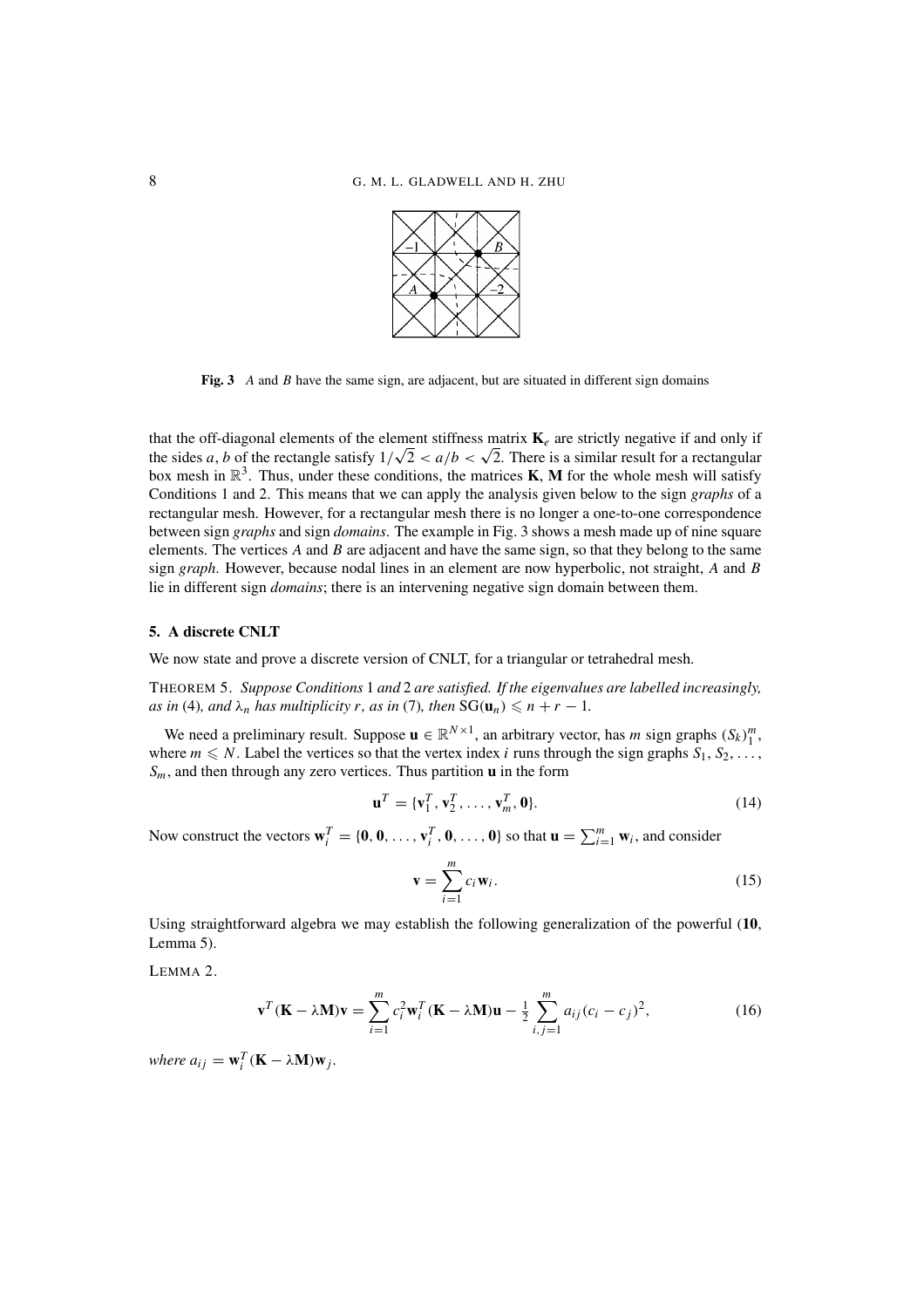*Proof of Theorem* 5. Suppose  $\mathbf{u} = \mathbf{u}_n$  has *m* sign graphs. Since  $(\mathbf{K} - \lambda_n \mathbf{M})\mathbf{u} = \mathbf{0}$ , Lemma 2 gives

$$
\mathbf{v}^{T}(\mathbf{K} - \lambda_{n}\mathbf{M})\mathbf{v} = -\frac{1}{2}\sum_{i,j=1}^{m} a_{ij}(c_{i} - c_{j})^{2}.
$$
 (17)

If the sign graphs  $S_i$ ,  $S_j$  are not adjacent,  $a_{ij} \equiv 0$ . If  $S_i$ ,  $S_j$  are adjacent,  $\mathbf{w}_i$  and  $\mathbf{w}_j$  have opposite signs. Since  $w_i$  and  $w_j$  are non-overlapping, the products in  $a_{ij}$  involve only non-zero off-diagonal entries in **K** and **M**; those in **K** are negative, those in **M** are positive. Thus  $a_{ij} = (+)(-)(-)$  $(+)(+)(-) = +$ . Thus,  $\mathbf{v}^T \mathbf{K} \mathbf{v} - \lambda_n \mathbf{v}^T \mathbf{M} \mathbf{v} \leq 0$ , that is,

$$
\lambda_R = \frac{\mathbf{v}^T \mathbf{K} \mathbf{v}}{\mathbf{v}^T \mathbf{M} \mathbf{v}} \leqslant \lambda_n. \tag{18}
$$

Let  $(\mathbf{u}_i)_{1}^{m-1}$  be a basis for the eigenspaces of the eigenvalues  $(\lambda_i)_{1}^{m-1}$ . Choose the  $(c_i)_{1}^{m}$  to make **v** in (15) **M**-orthogonal to  $(\mathbf{u}_i)_{1}^{m-1}$ , that is,  $\mathbf{v}^T \mathbf{M} \mathbf{u}_i = 0$  for  $j = 1, 2, ..., m - 1$ . By the minmax theorem for the Rayleigh quotient

$$
\lambda_R \geqslant \lambda_m. \tag{19}
$$

The inequalities (18) and (19) imply  $\lambda_m \leq \lambda_n$ . Since  $\lambda_n < \lambda_{n+r}$  we have  $\lambda_m < \lambda_{n+r}$ , that is,  $m < n + r$  and  $m \leq n + r - 1$ .

## **6. Further results for multiple eigenvalues**

In section 2, we stated two theorems for CNLT related to (1): Theorem 1 showed that if  $\lambda_n$  has multiplicity *r*, then  $u_n(x)$  had at most  $n + r - 1$  sign domains. Theorem 1 did not require that *D* be connected; Theorem 2 reduced the upper bound from  $n + r - 1$  to *n*, and relied on the unique continuation principle for eigenfunctions on a connected *D*. (Corollary 1 removed the restriction that *D* be connected.) Theorem 5 is the discrete analogue of Theorem 1: it states  $SG(u_n) \leq n+r-1$ . Because there is no discrete analogue of the unique continuation principle, we cannot argue as in Theorem 2 to reduce the bound on  $SG(u_n)$  from  $n+r-1$  to *n* (when  $r > 1$ ). In fact, it has long been known that an eigenvector of (2) on a connected graph of G can have *more* than *n* sign domains. Friedman (**11**) gave the simplest example. If

$$
\mathbf{K} = \begin{bmatrix} 4 & -1 & -1 & -1 \\ -1 & 1 & & \\ -1 & & 1 & \\ -1 & & & 1 \end{bmatrix}, \quad \mathbf{M} = \begin{bmatrix} 1 & & & \\ & 1 & & \\ & & 1 & \\ & & & 1 \end{bmatrix},
$$

the eigenvalues are  $\lambda_1 = 0$ ,  $\lambda_2 = \lambda_3 = 1$ ,  $\lambda_4 = 3$ . One eigenvector corresponding to  $\lambda_2$  is {0, 1, 1, −2} as shown in Fig. 4: it has 3 (>2) sign graphs. In (**12**) de Verdiere gave a similar ` example. Duval and Reiner (10) attempted to prove  $SG(u_n) \leq n$  even when  $\lambda_n$  was multiple; we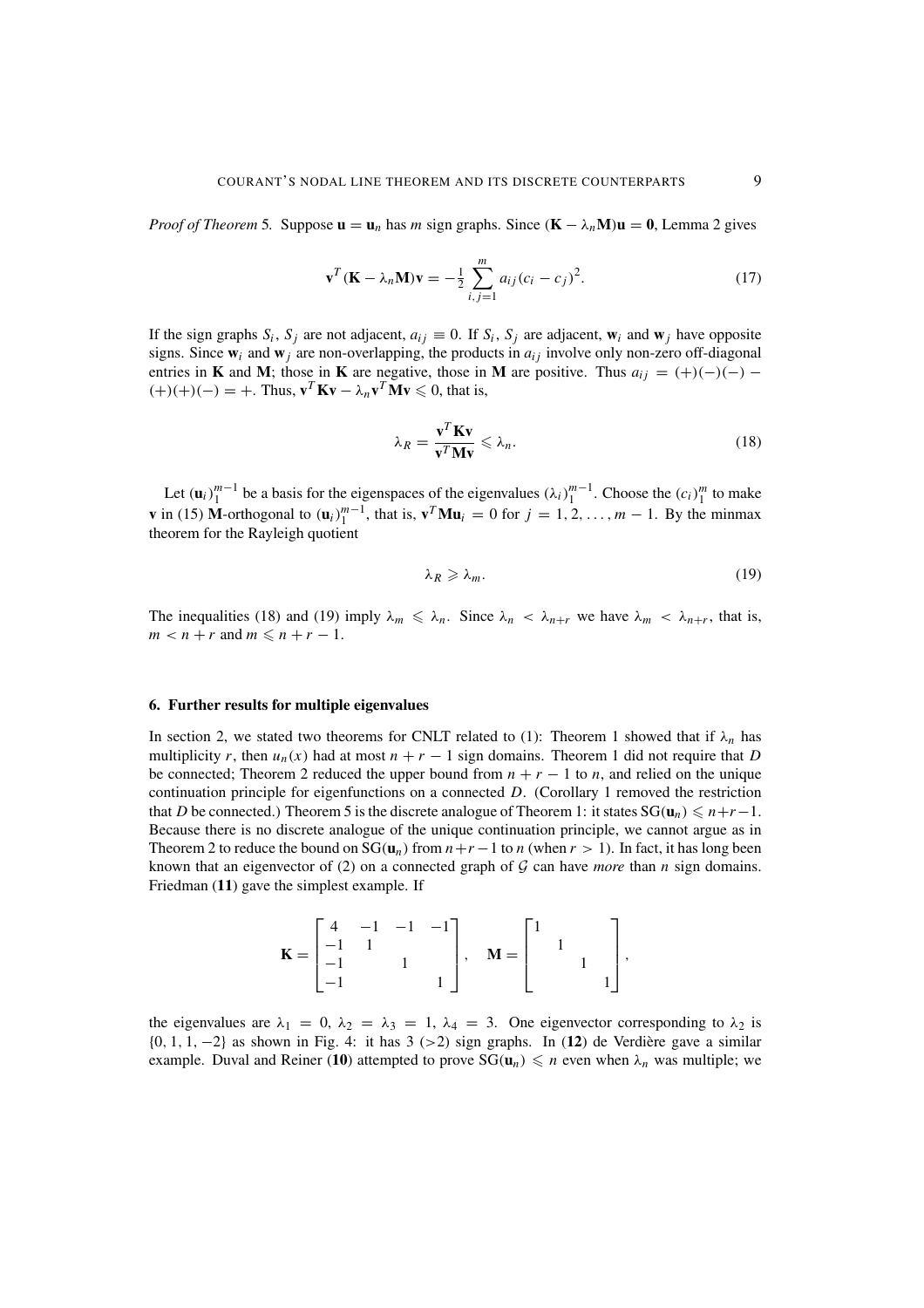

**Fig. 4** The eigenvector corresponding to  $\lambda_2$  has three sign graphs



**Fig. 5** There are four **M**-orthogonal eigenvectors corresponding to the four-fold eigenvalue  $\lambda_3 = \lambda_4 = \lambda_5 = \lambda_6$ . Each eigenvector has six sign graphs

discuss the flaws in their logic elsewhere (**7**). We will use the matrix pair

| K |          | $\mathbf{0}$                 | $\theta$       | $-1$ 0 0 0 0                   |        |                   |                |  | $M =$ | $\begin{bmatrix} 3 & 0 \end{bmatrix}$ |   |           |                                 |    |                |                             | $0 \t1 \t0 \t0 \t0 \t0$           |
|---|----------|------------------------------|----------------|--------------------------------|--------|-------------------|----------------|--|-------|---------------------------------------|---|-----------|---------------------------------|----|----------------|-----------------------------|-----------------------------------|
|   | $\Omega$ | $\overline{7}$               |                | $0 \t -1 \t -1 \t 0 \t 0 \t 0$ |        |                   |                |  |       | $\begin{matrix} 0 & 3 \end{matrix}$   |   |           | 0 1 1 0                         |    |                | $\mathbf{0}$                | $\begin{bmatrix} 0 \end{bmatrix}$ |
|   | $\Omega$ | $\theta$                     | $\overline{7}$ | $0 \quad -1 \quad 0$           |        | $\sim 0$          | $0 \cdot$      |  |       |                                       |   |           | 100301                          |    | $\overline{0}$ | $0\quad 0$                  |                                   |
|   |          | $-1$ $-1$ 0 5 $-3$ $-1$ $-1$ |                |                                |        |                   | $\Omega$       |  |       |                                       |   |           | $1 \t1 \t0 \t5 \t3 \t1 \t1 \t0$ |    |                |                             |                                   |
|   | $\Omega$ | $-1$                         |                | $-1$ $-3$ 5 0 $-1$ $-1$        |        |                   |                |  |       |                                       |   |           | $0 \t1 \t1 \t3 \t5 \t0$         |    |                |                             |                                   |
|   | $\Omega$ | $\mathbf{0}$                 | $\theta$       | $-1$ 0 7 0                     |        |                   | 0              |  |       | $0 \quad 0$                           |   | $0\quad1$ |                                 |    |                | $0 \quad 3 \quad 0 \quad 0$ |                                   |
|   | $\theta$ | $\theta$                     | $\Omega$       | $-1$ $-1$ 0 7                  |        |                   | $\Omega$       |  |       | 100                                   |   |           | $0 \t1 \t1 \t0$                 |    |                | 3 0                         |                                   |
|   | $\theta$ | $\Omega$                     | $\Omega$       | $\left( \right)$               | $-1$ 0 | $\hspace{1.6cm}0$ | $\overline{7}$ |  |       |                                       | 0 |           | $\theta$                        | -1 | $\theta$       | 0 <sup>3</sup>              |                                   |

as our illustrative example. This has a four-fold eigenvalue  $\lambda_3 = \lambda_4 = \lambda_5 = \lambda_6$ . Each eigenvector in Fig. 5 has  $6 = n + r - 1 = 3 + 4 - 1$  sign graphs.

Although each of the eigenvectors shown in Fig. 5 has  $SG(u) = 6$ , there is another **M**-orthogonal basis for the eigenspace, shown in Fig. 6, for which  $SG(\mathbf{u}_j) \leq j$  for  $j = 3, 4, 5, 6$ . The next lemma shows that we can always find such a basis for an eigenspace.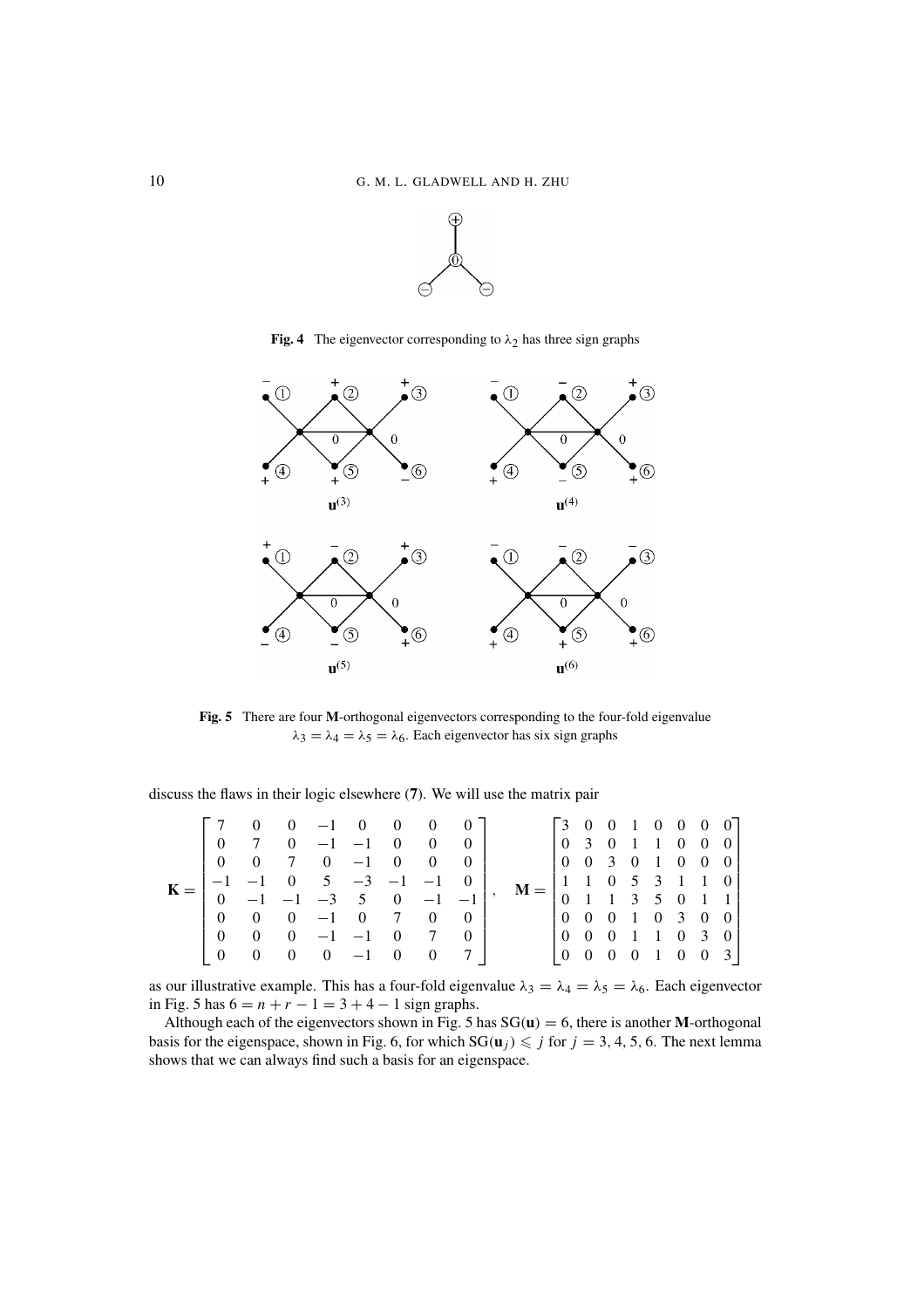

**Fig. 6** There are four **M**-orthogonal eigenvectors corresponding to the four-fold eigenvalue  $\lambda_3 = \lambda_4 = \lambda_5 = \lambda_6$ , such that  $SG(\mathbf{u}_j) \leqslant j$  for  $j = 3, 4, 5, 6$ 

LEMMA 3. *Suppose Conditions* 1 *and* 2 *hold,* (**u***i*) *n*−1 <sup>1</sup> *is a basis for the eigenspaces of eigenvalues less than*  $\lambda_n$ *, and* **u** *is an eigenvector corresponding to*  $\lambda_n$  *such that*  $SG(u) = m > n$ *. Then, in the notation of* (15), *if* **v** *is any non-trivial linear combination of*  $(w_j)_1^n$  *that is* **M**-orthogonal to  $(u_i)_1^{n-1}$ , *then* **v** *is an eigenvector corresponding to*  $\lambda_n$  *and*  $SG(v) \leqslant n$ ; *furthermore, such a* **v** *always exists.* 

*Proof.* We can choose  $c_j$ , not all zero, such that **v** is **M**-orthogonal to  $(\mathbf{u}_i)_{1}^{n-1}$ . By the minmax theorem,  $\lambda_R \ge \lambda_n$ . By Lemma 2,  $\lambda_R \le \lambda_n$ . Thus  $\lambda_R = \lambda_n$  and **v** is an eigenvector corresponding to  $\lambda_n$ . By its construction  $SG(v) \leq n$ .

We denote an **M**-normalized **v** so formed by  $\mathbf{v} = T((\mathbf{w}_j)_{1}^n, (\mathbf{u}_i)_{1}^{n-1})$ . This **v** may not be unique; there is always a non-trivial set  $(c_j)_1^n$ , but it need not be unique.

Note that, in Theorem 2, for the continuous CNLT, we supposed that the eigenfunction  $u_n(\mathbf{x})$ had more than *n* sign domains, and we constructed a purported eigenfunction  $v(\mathbf{x})$  orthogonal to  $(u_i(\mathbf{x}))_1^{n-1}$ , but zero on  $D_{n+1}$ ; then we used unique continuation of an eigenfunction on a connected *D* to show that  $v(\mathbf{x}) \equiv 0$  in *D*; this contradicted the hypothesis that  $v(\mathbf{x})$  was an eigenfunction, that is, not trivial. In the discrete case we start with an eigenvector  $\mathbf{u}_n$  such that  $SG(\mathbf{u}_n) > n$ , and construct another eigenvector **v** such that  $SG(v) \leq n$ ; the new eigenvector **v** has been formed by deleting one or more of the sign graphs in  $\mathbf{u}_n$ , but it *is* an eigenvector and there is no contradiction involved.

THEOREM 6. *Suppose Conditions* 1 *and* 2 *hold. If* λ*<sup>n</sup> is an eigenvalue of* (2) *of multiplicity r, then we may find r* **M**-orthonormal eigenvectors  $(\mathbf{u}_j)_n^{n+r-1}$  corresponding to  $\lambda_n$  such that  $SG(\mathbf{u}_j) \leq j$ ,  $j = n, n + 1, \ldots, n + r - 1.$ 

*Proof.* The *r*-dimensional eigenspace *V* of  $\lambda_n$  has an **M**-orthonormal basis  $(v_j)_n^{n+r-1}$ . If  $SG(v_n) \le n$ , take  $u_n = v_n$ ; otherwise  $SG(v_n) > n$ . In this case if  $(w_j)_1^m$   $(m > n)$  are the sign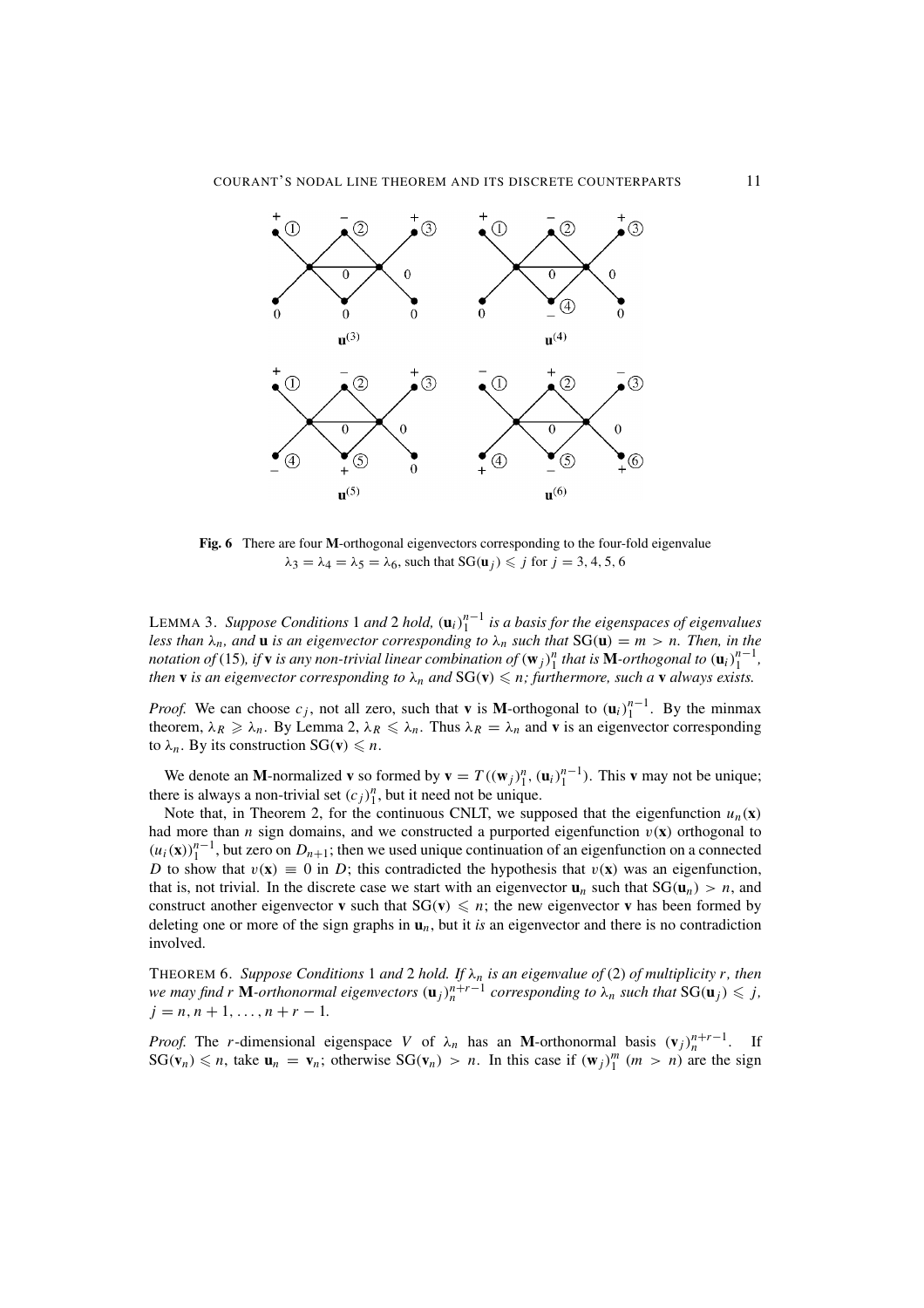

**Fig. 7** There are four **M**-orthogonal eigenvectors corresponding to the four-fold eigenvalue  $\lambda_3 = \lambda_4 = \lambda_5 = \lambda_6$ . Each eigenvector has three sign graphs

graph vectors of  $\mathbf{v}_n$ , take  $\mathbf{u}_n = T((\mathbf{w}_j)_1^n, (\mathbf{u}_i)_1^{n-1})$ . We now proceed by induction. Suppose we have constructed **M**-orthonormal  $\mathbf{u}_n$ ,  $\mathbf{u}_{n+1}$ ,...,  $\mathbf{u}_{n+s-1}$  (1 < *s* < *r*) such that  $SG(\mathbf{u}_j) \leq j$ ,  $j = n, n + 1, \ldots, n + s - 1$ . We show how to construct  $\mathbf{u}_{n+s}$ . First find a new orthonormal basis  $(\mathbf{u}_j)_1^{n+s-1}$ ,  $(\mathbf{x}_j)_{n+s}^{n+r-1}$  for V. If  $SG(\mathbf{x}_{n+s}) \leq n+s$ , then take  $\mathbf{u}_{n+s} = \mathbf{x}_{n+s}$ ; otherwise,  $SG(\mathbf{x}_{n+s}) > n + s$ ; in this case if  $(\mathbf{w}_j)_1^m$   $(m > n + s)$  are the sign graph vectors of  $\mathbf{x}_{n+s}$ , take  $\mathbf{u}_{n+s} = T((\mathbf{w}_j)_{1}^{n+s}, (\mathbf{u}_i)_{1}^{n+s-1})$ . We may proceed in this way to find  $(\mathbf{u}_j)_{n}^{n+r-1}$  such that  $SG(\mathbf{u}_j) \leq j.$ 

Now we note that the eigenspace spanned by the **M**-orthonormal eigenvectors in Fig. 5 or 6 has another basis of not-necessarily **M**-orthogonal eigenvectors shown in Fig. 7; each of these four eigenvectors has 3 (that is,  $\leq n$ ) sign graphs. To show that it is always possible to choose such a basis, we prove the next theorem.

THEOREM 7. *Suppose Conditions* 1 *and* 2 *hold, and that* λ*<sup>n</sup> is an r-fold eigenvalue with eigenspace V. There is a basis*  $(\mathbf{u}_j)_n^{n+r-1}$  *for V such that*  $\text{SG}(\mathbf{u}_j) \leq n$ .

*Proof.* We proceed much as in Theorem 6. We construct  $\mathbf{u}_n$  as before, and then use induction: we suppose that we have found a basis  $(\mathbf{u}_j)_{n+s}^{n+s-1}$ ,  $(\mathbf{x}_j)_{n+s}^{n+r-1}$  for *V* such that  $SG(\mathbf{u}_j) \leq n$  for  $j = n, n+1, \ldots, n+s-1$ , and we show how to construct  $\mathbf{u}_{n+s}$ . If  $SG(\mathbf{x}_{n+s}) \leq n$ , then  $\mathbf{u}_{n+s} = \mathbf{x}_{n+s}$ ; otherwise  $SG(x_{n+s}) = n + t$ ,  $1 \leq t \leq r - 1$ . In this case, let *W* be the space spanned by the sign graph vectors  $(\mathbf{w}_j)_1^{n+t}$  of  $\mathbf{x}_{n+s}$ : if  $\mathbf{w} \in W$ ,  $\mathbf{w} = \sum_{j=1}^{n+t} c_j \mathbf{w}_j = \mathbf{W} \mathbf{c}$ . Let Y be the subspace of W orthogonal to  $(\mathbf{u}_j)_{1}^{n-1}$ ; *Y* is not empty because  $\mathbf{x}_{n+s} = \sum_{j=1}^{n+t} \mathbf{w}_j \in Y$ . If  $\mathbf{y} \in Y$ , then  $\mathbf{y} = \mathbf{Wc}$ and  $\mathbf{u}_j^T \mathbf{M} \mathbf{W} \mathbf{c} = 0$ ,  $j = 1, 2, ..., n - 1$ . Of these  $n - 1$  constraints on the  $c_j$ , say  $m \leq n - 1$ are independent; they may be written as  $\mathbf{Bc} = 0$ , where  $\mathbf{B} = \mathbf{B}(m \times (n + t))$ . The matrix **B** has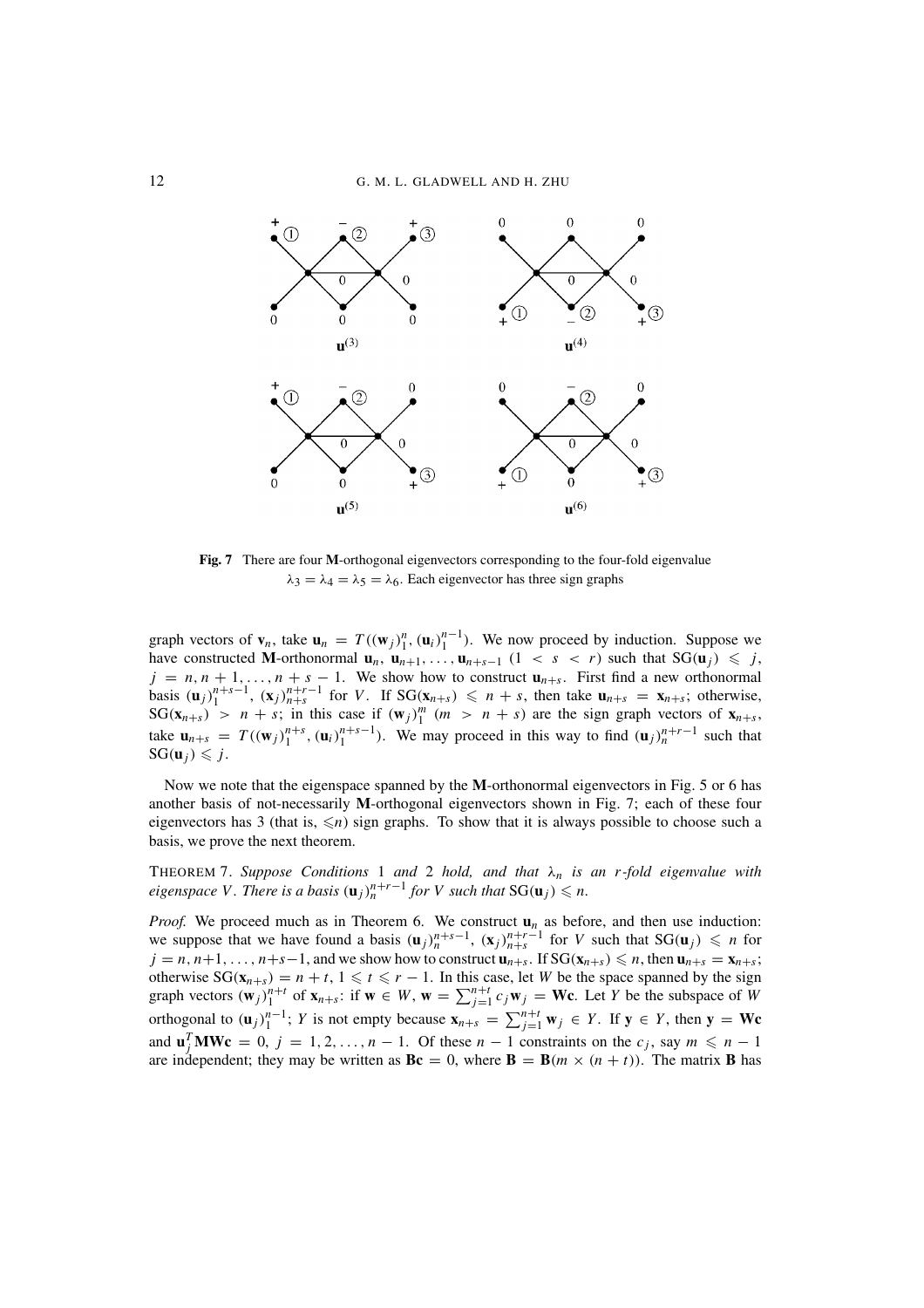*m* independent columns which, by suitably numbering the  $w_i$ , may be taken as the first *m*. Thus  **may be written as** 

$$
[\mathbf{B}_1, \mathbf{B}_2] \{ \mathbf{c}_1, \mathbf{c}_2 \} = \mathbf{0},\tag{20}
$$

where  $\mathbf{B}_1 = \mathbf{B}_1(m \times m)$  is non-singular,  $\mathbf{B}_2 = \mathbf{B}_2(m \times (n + t - m))$ ,

$$
\mathbf{c}_1 = \{c_1, c_2, \dots, c_m\} \text{ and } \mathbf{c}_2 = \{c_{m+1}, \dots, c_{n+t}\}.
$$

The solution space of (20) is spanned by the  $n + t - m$  solutions obtained by taking  $c_k = \delta_{ik}$ ,  $k = m + 1, \ldots, n + t$ , and then solving for **c**<sub>1</sub>. Each such choice gives a vector  $y_i = \mathbf{W}e^{(i)}$ ; these vectors are linearly independent because the columns of  $W$ , the vectors  $w_j$ , are linearly independent and they span *Y*; by construction  $SG(y_i) \leq m + 1 \leq n$ . At least one of the  $y_i$ , say  $y_p$ , must be linearly independent of  $(\mathbf{u}_j)_n^{n+s-1}$ , for  $\mathbf{x}_{n+s} \in Y$  is, by construction, linearly independent of  $(\mathbf{u}_j)_n^{n+s-1}$ . Take  $\mathbf{u}_{n+s} = \mathbf{y}_p$ , then  $SG(\mathbf{u}_{n+s}) \leq n$ . We may proceed in this way to find  $(\mathbf{u}_j)_n^{n+r-1}$ such that  $SG(\mathbf{u}_j) \leq n$ .

We conclude this section by discussing some other implications of Lemma 2.

Suppose that **u** is an eigenvector corresponding to a multiple  $\lambda_n$ , so that  $Ku = \lambda_n Mu$ . Suppose that SG(**u**) =  $m > n$ , and **v**, given by (15), has been computed so that it is **M**-orthogonal to  $(\mathbf{u}_j)^{n-1}$ . Then, as we showed before, **v** is also an eigenvector corresponding to  $\lambda_n$ , that is,  $(\mathbf{K} - \lambda_n \mathbf{M})\mathbf{v} = \mathbf{0}$ . Then Lemma 2 with  $\lambda = \lambda_n$  demands that

$$
\sum_{i,j=1}^{m} a_{ij} (c_i - c_j)^2 = 0.
$$
 (21)

But  $a_{ij}$ , given by (16), satisfies  $a_{ij} \ge 0$  with strict inequality if and only if  $S_i$ ,  $S_j$  are adjacent. Equation (21) implies that if  $S_i$ ,  $S_j$  are adjacent then  $c_i = c_j$ . This means that if one sign graph,  $S_i$ , is omitted in the construction of **v** from the sign graphs of **u**, (that is,  $c_i = 0$ ), then any sign graph  $S_i$  adjacent to  $S_i$  must also be omitted ( $c_j = c_i = 0$ ). On the other hand if one sign graph  $S_i$  is included in **v** then any other sign graph  $S_j$  adjacent to  $S_i$  must be included, and must be included with the same weight as  $S_i$ :  $c_j = c_i$ . This means that in the construction of **v** from the sign graphs of **u**, any connected graph composed of sign graphs of **u** must either be included or excluded as a whole. This leads to the following result.

LEMMA 4. *Suppose Conditions* 1 *and* 2 *hold. Suppose* **u***, an eigenvector corresponding to*  $\lambda_n$  *has*  $n + g$  sign graphs, where  $g \geqslant 1$ , that is,  $SG(u) = n + g$ . These sign graphs may be grouped into  $g + s$  mutually disjoint connected components  $(C_j)_1^{g+s}$ , and  $s \ge 1$ .

*Proof.* If  $s < 1$ , then there are at most *g* disjoint connected graphs  $C<sub>i</sub>$ . If we form a (non-trivial) eigenvector **v** from the sign graphs of **u**, by deleting *g* of the  $n + g$  sign graphs, at least one  $S_i$  from each  $C_j$ , then **v** will include *none* of the  $S_j$ ; it will be identically zero. This contradiction implies  $s \geqslant 1$ .

This lemma has a number of implications.

(i) If **u** has  $m = n + g$  sign graphs, then a connected component  $C_j$  can contain at most *n* sign graphs. For if one contained  $n + 1$  sign graphs, then there would be at most  $1 + (n + g - n - )$ 1) = *g* connected components. Note that (i) is a somewhat restricted discrete counterpart of Theorem 2.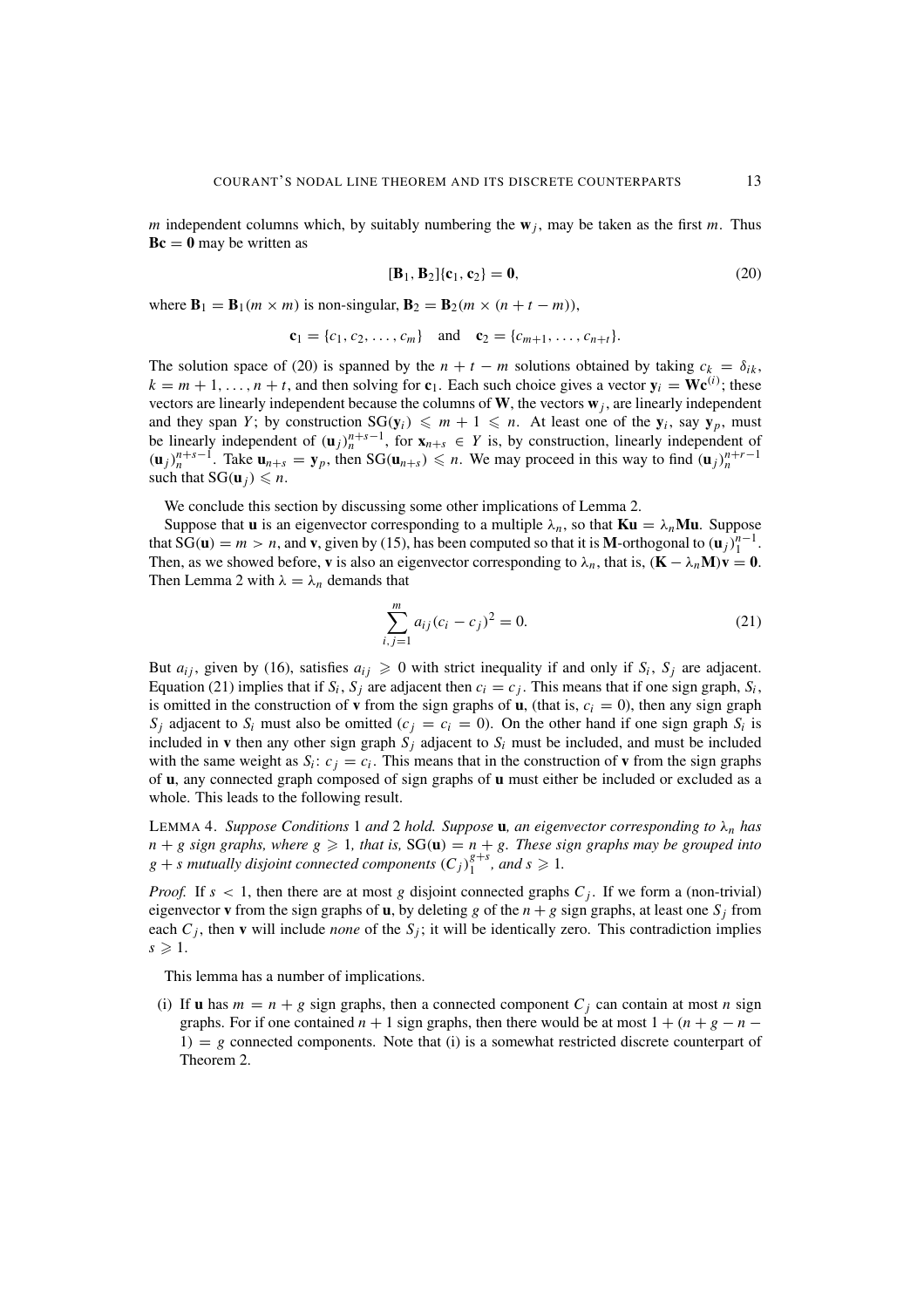- (ii) If there are *n* sign graphs in one component  $C_j$ , and  $n \geq 2$ , then  $g \geq 2$ . For if *n* sign graphs are in one component  $C_i$ , they must constitute an eigenvector; so too will the remaining  $n + g - n = g$  sign graphs. If  $n \ge 2$ , an eigenvector, being orthogonal to **u**<sub>1</sub>, must have at least 2 sign graphs:  $g \ge 2$ .
- (iii) If G is connected and **u** has no zeros then, whether  $\lambda_n$  is simple or multiple,  $SG(\mathbf{u}_n) \le n$ . For if there are no zero vertices then *all* the sign graphs fall into one component.

To obtain an unrestricted discrete counterpart of Theorem 2 which applies whether  $\lambda_n$  is simple or multiple, we must consider the weak sign graphs rather than the strict sign graphs which we have used. Fiedler (13) showed that  $\mathbf{u}_n$  can have at most  $2(n - 1)$  weak sign graphs. This bound has recently been reduced to *n* (**14**).

## **7. Conclusions**

Provided that all the triangles are acute-angled, the triangular finite element discretization of the Helmholtz equation exhibits properties that are analogues of those of the continuous equation. The analogues are straightforward for eigenmodes corresponding to simple eigenvalues, but have a restricted form for multiple eigenvalues.

## **Acknowledgement**

We are grateful for the conscientious review by a referee.

## **References**

- **1.** R. Courant and D. Hilbert, *Methods of Mathematical Physics*, Vol. 1 (Interscience, New York 1953).
- **2.** S. Y. Cheng, Eigenfunctions and nodal sets, *Comment. Math. Helvetici* **51** (1976) 43–55.
- **3.** H. Herrmann, Beziehungen zwischen den Eigenwerten und Eigenfunktionen verschiedener Eigenwertprobleme, *Math. Z.* **40** (1935) 221–241.
- **4.** A. Pleijel, Remarks on Courant's nodal line theorem, *Comm. Pure Appl. Math.* **9** (1956) 543– 550.
- **5.** D. Jerison and C. Kenig, Unique continuation and absence of positive eigenvalues for Schrödinger operators, Ann. Math. **121** (1985) 463-494.
- **6.** F. Pockels, *Über die partielle Differentialgleichung*  $\Delta u + k^2 u = 0$  *und deren Auftreten in die mathematischen Physik* (Teubner, Leipzig 1891).
- **7.** H. Zhu, Courant's nodal line theorem and its discrete counterparts, Ph.D. Thesis, University of Waterloo, (2000).
- **8.** R. G. Busacker and T. L. Saaty, *Finite Graphs and Networks: an Introduction with Applications* (McGraw–Hill, New York 1965).
- **9.** M. H. Protter and H. F. Weinberger, *Maximum Principles in Differential Equations* (Springer, New York 1984).
- **10.** A. M. Duval and V. Reiner, Perron–Frobenius type results and discrete versions of nodal domain theorems, *Linear Alg. Appl.* **294** (1999) 259–268.
- **11.** J. Friedman, Some geometric aspects of graphs and their eigenfunctions, *Duke Math. J.* **64** (1993) 487–525.